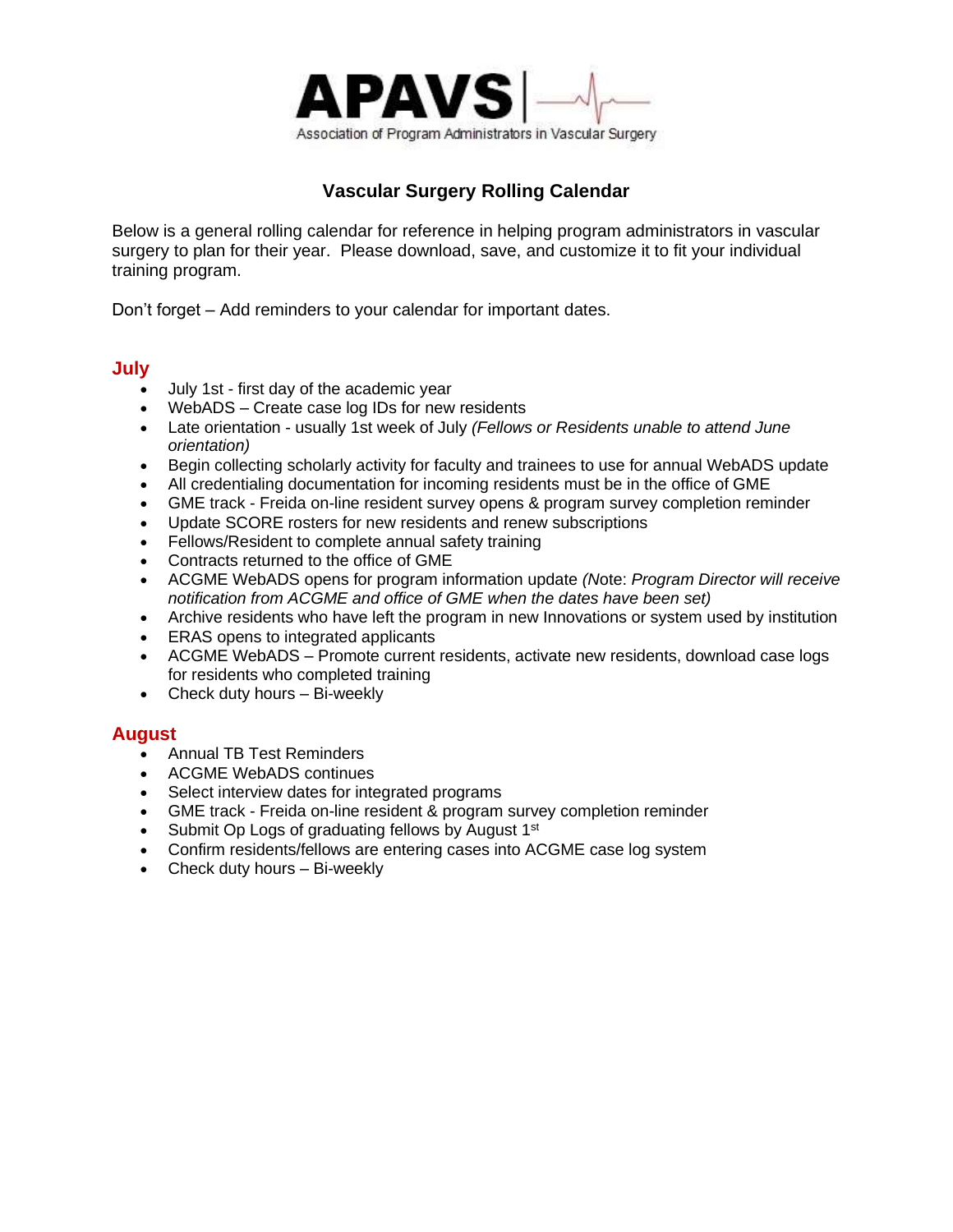

## **September**

- Copies of medical school diplomas to GME office
- [ACGME](http://www.acgme.org/) WebADS Due
- ERAS post office opens-review/download applications for integrated match residency program
- Set up interview dates for integrated residency reserve rooms, start on packets, order food, etc.
- Assign faculty for resident interviews
- [GME Track -](http://www.aamc.org/programs/gmetrack/start.htm) Freida on-line resident & program survey due
- [NRMP](http://nrmp.org/) program registration
- Check duty hours Bi-weekly

## **October**

- Review/download ERAS applications for Integrated Program
- Invite applicants for integrated interviews
- Schedule Clinical Competency Committee (CCC) meeting to discuss trainees' milestones and other performance issues – Varies by program
- Set dates for vascular fellowship interviews reserve rooms, start on packets, order food, etc.
- VSITE dates announced
- Check in with new residents and fellows to see if they need anything
- Develop interview schedules for residency applicants
- Check duty hours Bi-weekly

## **November**

- Annual Flu Vaccine Reminders
- Send out interview schedules to residency applicants
- Interviews can begin this month for integrated programs order food, set up schedules
- Check duty hours Bi-weekly

#### **December**

- Milestones evaluations Conduct meeting to assign current milestones *(Nov./Dec. for January deadline)*
- ERAS opens for fellowship program download applications
- VSITE payments due
- Interviews for integrated programs continue
- [NRMP](http://nrmp.org/) quota change deadline
- Assign faculty for fellowship interviews
- Semi-annual evaluations (resident, faculty, fellow, 360, & program) run op log and defined category report
- Check duty hours Bi-weekly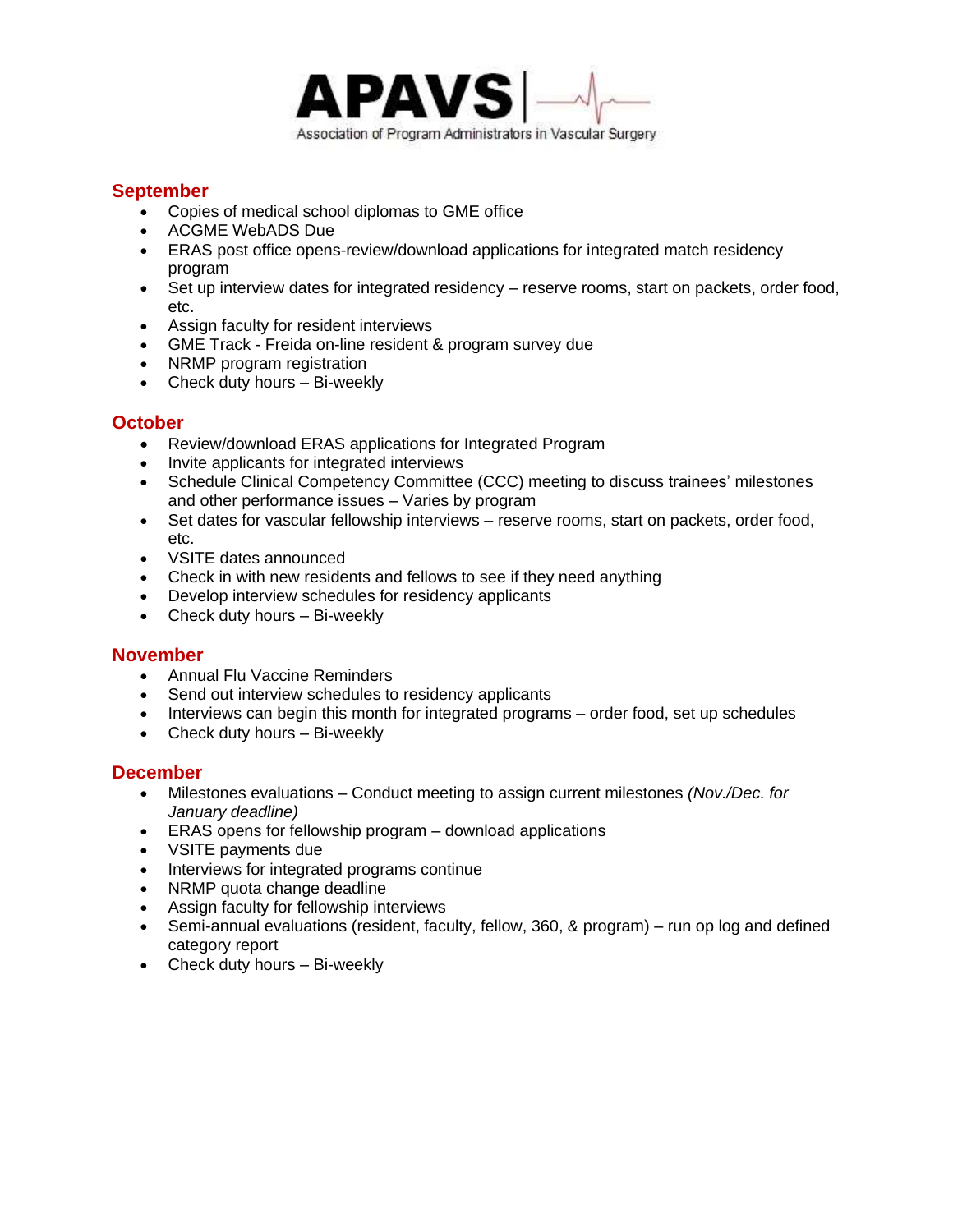

## **January**

- Budget process begins for following year
- Develop interview schedules for fellowship applicants
- ACGME milestones are due
- Register for APDVS/AVSC annual meeting
- Send out interview schedules to fellowship applicants
- Interviews for integrated programs continue
- Letter of intent to renew contract to be sent by office of GME
- Schedule rank list meeting for February NRMP match
- [Prepare NRMP](http://nrmp.org/) rank list (available Jan. 15), confirm quotas
- Send letter to incoming fellow reminding them to apply for state training certificate and any other pertinent information
- Confirm office space and food for VSITE
- Check duty hours Bi-weekly

## **February**

- VSITE for vascular fellow/resident typically occurs mid-Feb.-early March
- Deadline for budget submission for following year
- [Prepare NRMP](http://nrmp.org/) rank list
- [Submit NRMP](http://nrmp.org/) rank list for integrated program
- Interviews for fellowship
- Pick date for Annual Mock Oral Exam
- Check duty hours Bi-weekly

## **March**

- Start working on annual retreat set date, work on agenda Varies by program
- Letter of intent must be signed by March 1st
- [NRMP](http://nrmp.org/) results main residency match day
- NRMP fellowship rank list opens
- Letter of acceptance (Intent) to matched applicants
- Send post-Match survey to ranked applicants who did not match
- Enter incoming residents into new innovations or other system used by institution
- Interviews for fellowship
- Schedule final evaluation meetings with PD and trainees that are finishing in June
- Organize packet for incoming fellows
- Check in with newly matched residents to provide an overview and contact information for coming months of paperwork and planning
- Check duty hours Bi-weekly